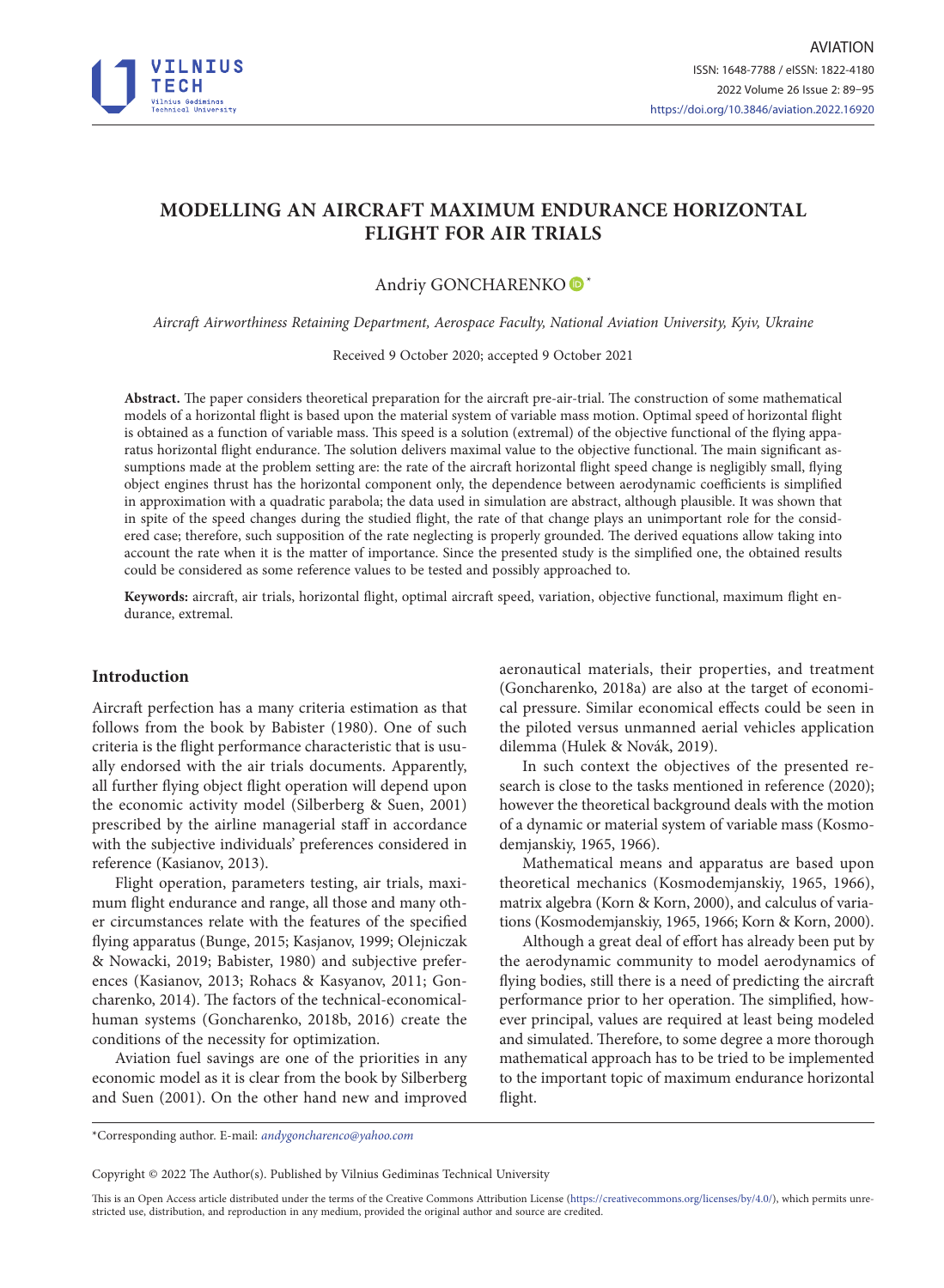

Figure 1. Infographic diagram and the related workflow

An infographic diagram of the work and the related workflow are presented in Figure 1.

As the dependence of the aerodynamic coefficients on the forces and moments are very complex to model, these non dimensional coefficients are obtained from the exhaustive wind tunnel tests. They are specific for an aircraft. It is proposed a simplified consideration allowing obtaining the optimal result in principle for a generalized aircraft. Such result could be a good reference value.

The problems of flight endurance and range optimization are not absolutely new (Sachs, 1992; Sachs & Grüter, 2020; Wang et al., 2019; Larsen et al., 2017). As it is clearly seen, the problem is constantly persuasive for the researchers all-over the world, beseeching them not quitting their endeavors. Two major aspects are noticeable: optimization of the aircraft design and operation mode. For example, in (Larsen et al., 2017) paper, design optimization of modular quadrotor UAV is performed for an operational case where the goal is to maximize the distance covered.

The presented study aimed at optimization of the flight mode. Thus, the problem remains urgent and actual.

Contribution of the article is the possibility to optimize the flight operation of the already manufactured copy of the aircraft. State-of-art in endurance computations likewise for the electrically driven flights, compared to fuel, with the elements of the environmental issues optimization (Donateoa et al., 2017) highlight the novelty aspects of the considered varied mass object motion dealing with the propulsion efficiency, calorific value of fuel, and speed explicitly. Also, proportionality of all that mentioned to the thrust is taken into account.

### **1. Schematic consideration of the prototypic problem statement**

Maximum endurance (maximal duration) and maximum range (maximal distance) of the aircraft with a rocket engine horizontal flight has been considered in references Kosmodemjanskiy (1965, 1966). It has been obtained the following Equations in there:

$$
f = \frac{v^2}{v_0^2},\tag{1}
$$

*f* – the function to be variated, or the free function: the law for the flying apparatus mass variation (Kosmodemjanskiy, 1966);

 $v$  – the speed of the flying object center of mass, it is also accepted by a supposition that the aircraft center of mass has no displacement with respect to the fuselage during the fuel burning out, therefore the vector differential equation of the center of mass motion will not differ from the equation of a dynamic system of variable mass motion;  $v_0$ – the value of the initial speed of the flying apparatus horizontal flight;

and (Kosmodemjanskiy, 1966):

$$
f = \left(\frac{A}{B}\right)^{\frac{1}{n}} v^2 \left[\frac{v + V_r}{(2n-1)V_r + (n-1)v}\right]^{\frac{1}{n}},
$$
 (2)

*A* and *B* – the constant values determined by expressions of (Kosmodemjanskiy, 1966):

$$
A = \frac{C_{x_0} \rho S}{2M_0}, \ B = \frac{bg^n (2M_0)^{n-1}}{(\rho S)^{n-1}}, \tag{3}
$$

 $C_{x_0}$  – the value of the drag (ram air flow resistance) aerodynamic coefficient when the value of the aerodynamic force of lift coefficient equals zero;  $\rho$  – the air density at the given altitude; *S* – the characterizing square area of the object;  $M_0$  – the initial mass of the flying apparatus (at the initial moment of time when the aircraft is at the initial point of the rectilinear horizontal trajectory of its flight); *b* – a certain constant value determined at the specified speed diapason during blowing tests in the wind tunnels;  $g$  – the acceleration stipulated by the force of gravity;  $n$  – some constant determined analogously to the  $C_{x_0}$  and *b* coefficients;  $V_r$  – the effective velocity of the burning products ejection from the engine nozzle (Kosmodemjanskiy, 1966).

The Equations of (1) and (2) are extremals of the corresponding objective functionals (integrals) of the horizontal flight endurance and range (Kosmodemjanskiy, 1966) derived from the differential equations of the aircraft center of mass motion.

Thus, the results of Equations  $(1)-(3)$  are known already so the further efforts are put to find optimal speed of the horizontal flight for maximum endurance. All further derivations and formulas are the portion of the contribution. In case of the results coincidence it verifies the correctness of the independent search.

#### **2. Proposed approach**

The proposed concept implies the aircraft horizontal motion as the material point with the variable mass motion, however not in the style of reactive motion, unlike above Equations (1)–(3) (Kosmodemjanskiy, 1965, 1966). Also, some simplifications will be accepted by suppositions. It is going to be considered the maximum endurance; for further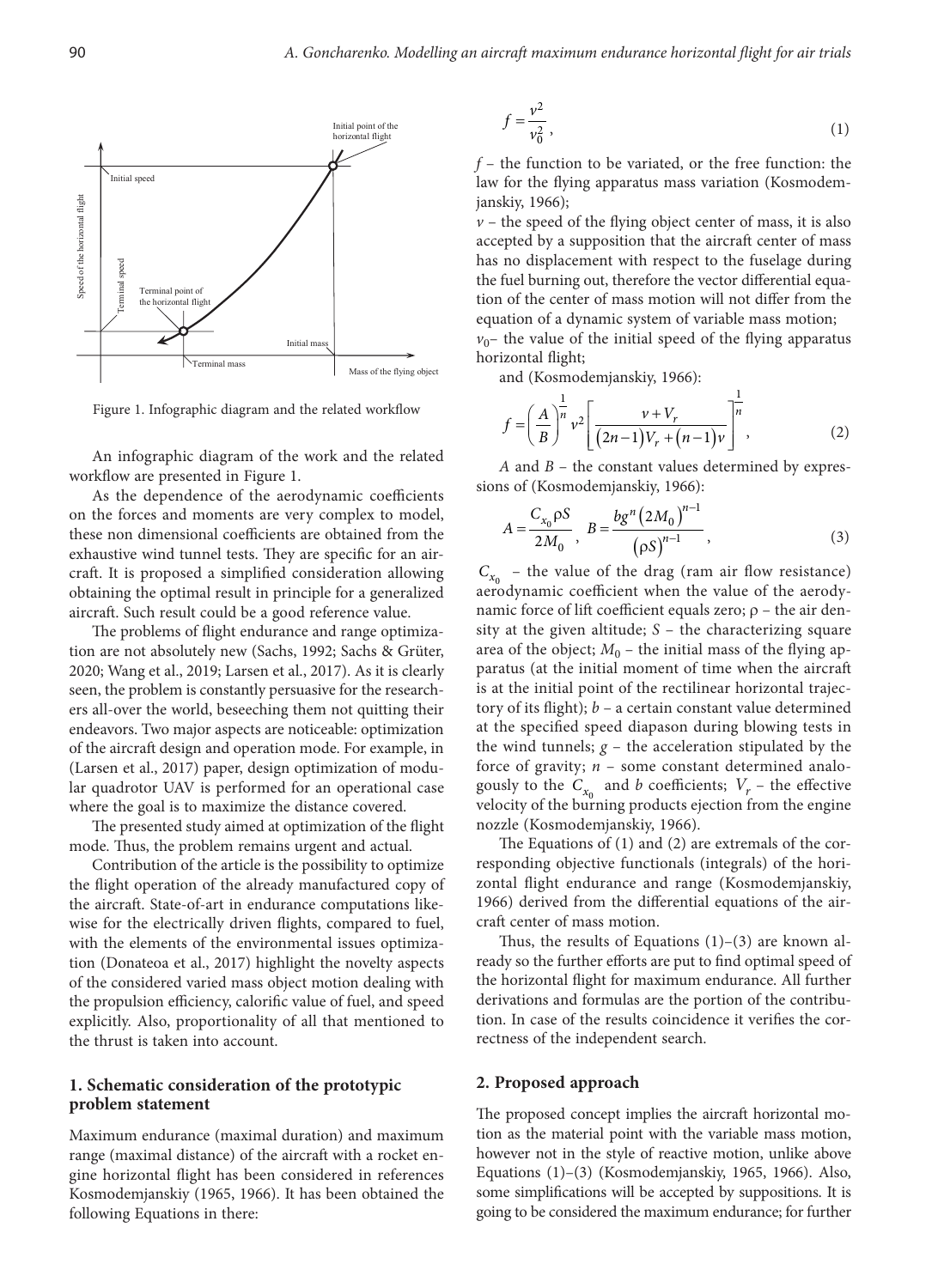research it will be possible to continue in the style of reference [Shigeru](https://www.researchgate.net/scientific-contributions/2144084163-Shigeru-Sunada?_sg%5B0%5D=k14eWnx8vg3CRGsuWB8sCN2w8P_bDNq7kB1469t_2HdnbPl7s6Q-IbUuOu8AE0H8BspMuzw.G3Z2Pi0cm2P0zVouE4rLE_3-4Bjw56PR5hxKhgObgfORHGW09nQgGdU-ws7aIsQrYJ0IMztwR3NxaHLoDxhLaA&_sg%5B1%5D=PIuOSBdcZDWi5rToF6F-D-UY6HzMDesQioU6PFUWRkCLEgIH_L-CqSinKhKqRBf49f2ReWw.HsgmUr-yBF04Jmvfdg4A6MkyK9jJvnAkkxHL9fU7T9xI-f1ZqLhYu0dbaYKr_dDvW-Rre4bysbQm5Vsc4xBTYA) [et al.](https://www.researchgate.net/scientific-contributions/Ryoji-Katayanagi-2175971062?_sg%5B0%5D=k14eWnx8vg3CRGsuWB8sCN2w8P_bDNq7kB1469t_2HdnbPl7s6Q-IbUuOu8AE0H8BspMuzw.G3Z2Pi0cm2P0zVouE4rLE_3-4Bjw56PR5hxKhgObgfORHGW09nQgGdU-ws7aIsQrYJ0IMztwR3NxaHLoDxhLaA&_sg%5B1%5D=PIuOSBdcZDWi5rToF6F-D-UY6HzMDesQioU6PFUWRkCLEgIH_L-CqSinKhKqRBf49f2ReWw.HsgmUr-yBF04Jmvfdg4A6MkyK9jJvnAkkxHL9fU7T9xI-f1ZqLhYu0dbaYKr_dDvW-Rre4bysbQm5Vsc4xBTYA) (2020), for both range and endurance. Complication of the problem setting is for the future as well.

The materials in section 2 and the contributions and applications are to obtain the maximum endurance function and activate flight testing in accordance.

In fact, this concept is a combination of an approach to the endurance problem with explanations, simulations, and review elements.

#### **2.1. The simplest consideration**

The differential equations for the aircraft horizontal motion in the simplest case will get the following view of the algebraic equation:

$$
0 = P - R, 0 = -G + Y,
$$
\n(4)

*P* – the thrust developed by the aircraft engines; *R* – the aerodynamic force of the drag (ram resistance); *G* – the force of gravity; *Y* – the aerodynamic force of lift.

Here, in Equation (4), it is assumed that the speed of the flying object changes negligibly little. Hence, the linear acceleration deemed to be insignificant. In fact, this assumption is the easiest to be tested at the air trials.

Equations (4) became algebraic in the view although ideologically it derives from differential equations of motion.

In fact, it is quite obvious that for achieving an equilibrium state which is required for remaining in steady uniform flight, the main vector (resultant forces) and main moment (moments) about the aircraft's center of gravity should be zero. Such equilibrium for steady uniform flight is considered in the presented simplified problem setting. Namely, Equations of (4) are those zero conditions.

The weight/gravity terms are considered in Jones and Childers (1999), Hibbeler (2012, 2013), Galili (2001), Houghton and Carpenter (2003).

The proposed terminology and symbols are applied to be more accurate with the ideology of the paper.

It is proposed to take into account the components of the differential equations of Equation (4) roughly as

$$
P = -\eta_H \frac{dm}{dt}, \ R = C_x \frac{\rho v^2}{2} S,
$$
\n<sup>(5)</sup>

 $\eta_H$  – the coefficient of the proportionality between the engine thrust and aviation fuel consumption; *m* – the mass of the flying object;  $t$  – time;  $C_x$  – the coefficient of the ram air flow resistance aerodynamic force;

and

$$
G = mg, \ Y = C_y \frac{\rho v^2}{2} S,
$$
\n<sup>(6)</sup>

 $C_v$  – the coefficient of the aerodynamic force of lift.

For the first approach, the coefficient of proportionality  $\eta_H$  can be evaluated as

$$
\eta_H = \eta \frac{Q}{\nu},\tag{7}
$$

 $n -$  the coefficient of the useful action (efficiency) of the flying apparatus propulsion complex; *Q* – the calorific value per a unit mass of the burnt aviation fuel.

Thus, substituting the values of Equations  $(5)-(7)$  into expressions of Equations (4) one can get the system of Equations (8):

$$
0 = -\eta \frac{Q}{v} \frac{dm}{dt} - C_x \frac{\rho v^2}{2} S \,, \ 0 = -mg + C_y \frac{\rho v^2}{2} S \,. \tag{8}
$$

Assuming the "drag-polar" for  $C_x$  and  $C_y$  relation, which is valid only for the linear lift region, it is possible to derive the differential equation and corresponding integral from the system (Eq. (8)).

It will give the endurance of the horizontal flight (Eq. (9)):

$$
T = \int_{M_0}^{M_E} -\frac{2\eta Q \rho vS}{C_{x_0} (\rho v^2 S)^2 + b(2mg)^2} dm,
$$
 (9)

 $M_E$  – the mass of the flying apparatus at the end of the active fragment of the horizontal flight.

In terms of calculus of variations, the problem of the maximum endurance of the horizontal flight formulated in the view of the integral of (Eq. (9)) extremization means the simplest problem with the solution of Equation (10), nevertheless unlike in references Kosmodemjanskiy (1965, 1966):

$$
v_{opt}(m) = \sqrt[4]{\frac{4}{3} \frac{b}{C_{x_0}} \left(\frac{mg}{\text{Sp}}\right)^2} \tag{10}
$$

The extremal (function) (Eq. (10)) can deliver extremal (maximal) value to the objective functional (integral) (Eq. (9)).

The necessary conditions for the exremal of (Eq. (10)) existence is the Euler-Lagrange equation.

### **2.2. Computer simulation**

The solutions in the view of Eq. (10) as well as dependencies upon time satisfy the necessary conditions. Simulation allows to be sure if it is a real extremum and whether it is maximum. Then, the most important parameters and their values could be verified at the aircraft air trials.

The accepted data for the calculations are as following:

 $b = 0.045$ ,  $g = 9.81$ m/s<sup>2</sup>,  $C_{x_0} = 0.036$ ,  $S = 3.34$  m<sup>2</sup>,  $\rho = 1.1$  kg/m<sup>3</sup>,  $M_0 = 150$  kg,  $\eta = 0.25$ ,  $Q = 32,000 \cdot 10^3$  J/kg,  $M_E = 102$  kg. (11)

In result, the extremal of Eq. (10) for the objective functional of Eq. (9) is plotted on the diagram in Figure 2.



Figure 2. Optimal speed as a function of the variable mass of the flying object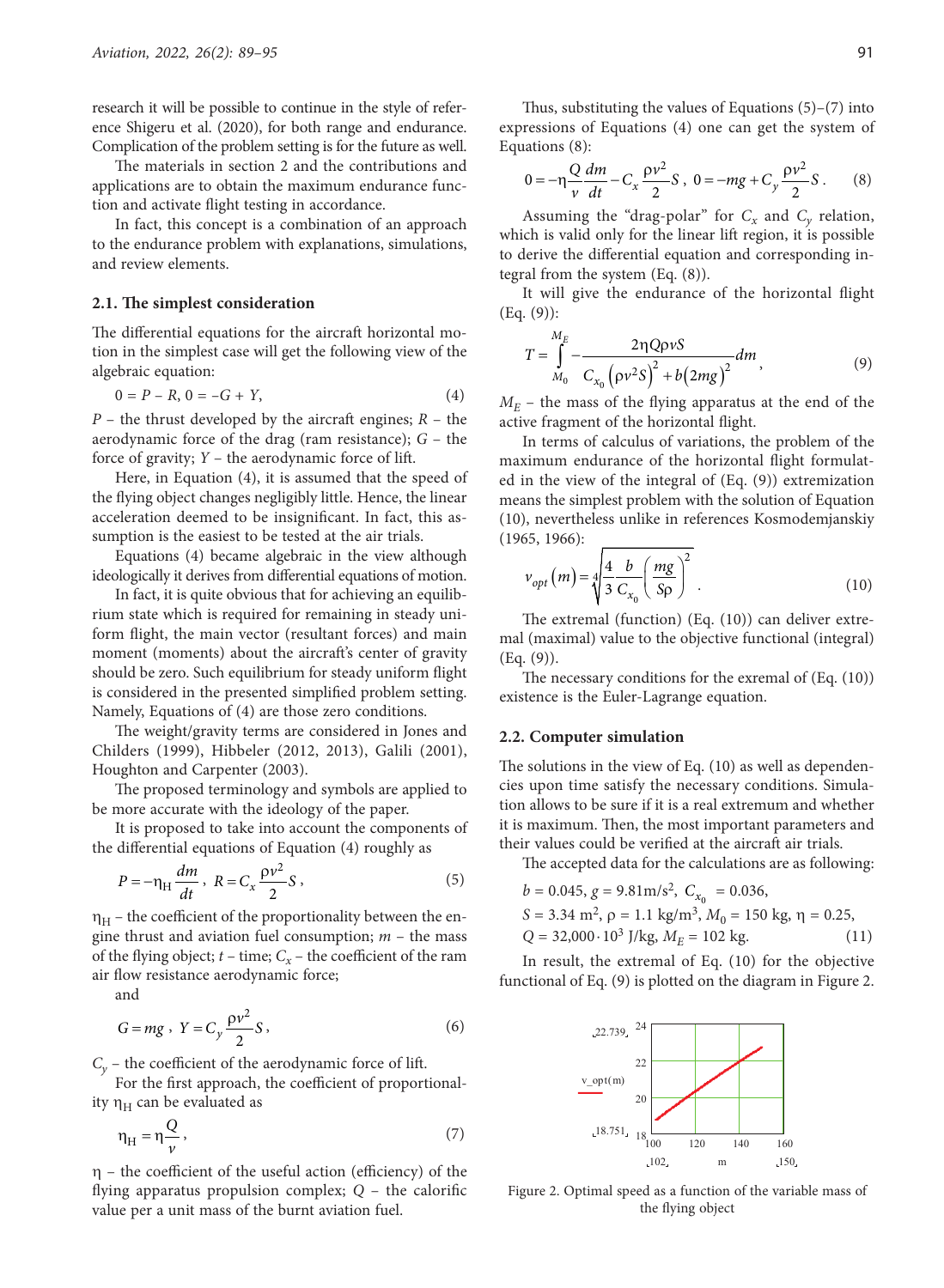The labeling of the respective axes in Figure 2 is as follows. The ordinate axis designation v\_opt(m) stands for the values of  $v_{opt}(m)$  obtained by Equation (10) with the use of the data of Equation (11). The abscissa axis m value is the independent variable of mass *m*.

As for the optimal aviation fuel consumption in a function of time, the extremal curve is presented in Figure 3.



Figure 3. Optimal aviation fuel consumption as a function of the time for correspondent variable mass of the flying object

The labeling of the respective axes in Figure 3 is as follows. The ordinate axis designation m\_opt(t) stands for the values of  $m_{opt}(t)$  obtained by equation derived for the dependence upon time with the use of the data of Eq. (11).

The abscissa axis  $\frac{t}{60.60 \cdot 24}$  value is the independent variable of time *t*.

In Figure 3, the time scale is reduced to 24 hours magnitude for a perception ease.

Next up in the given research is the optimal speed of the aircraft performing the horizontal flight as a function of time, too. The diagrams by formulae depending upon time are demonstrated in Figure 4.



Figure 4. Optimal speed as a function of time for the corresponding variable mass of the flying object

In Figure 4, the curve of v\_Opt(t) (bold red line) is plotted by the formula with the mass depending upon time and v\_OPt(t) (light blue line) by the formula derived based upon the v\_Opt(t) expression. Both curves coincide.

The phase portrait of  $v_{opt}(t)$  and  $m_{opt}(t)$  is shown in Figure 5.

In Figure 5, it is visible that both speed curves:

coincide.

- 1. Phase trajectory of v\_Opt(t) by m\_opt(t) plotted by the formula with the mass depending upon time (bold red line); and
- 2. Extremal (Eq.  $(10)$ ) of v\_opt $(m)$  shown in Figure 1 (light blue dashed line);



Figure 5. Phase trajectory of the optimal speed over optimal mass through the phase variable of time

#### **3. Discussion**

Since the obtained solution, suspected for delivering the extremeum at the extremal (Eq. (10)), satisfies only the necessary conditions, there is a need of checking the extremal for delivering a maximum to the objective functional of the aircraft horizontal flight endurance. It touches a complex of problems described in the introductory section, started from the purely aerodynamic (Bunge, 2015; Kasjanov, 1999; Olejniczak & Nowacki, 2019; Babister, 1980) and down to technical possibilities of materials (Goncharenko, 2018a), adjacent issues (Goncharenko, 2018b, 2016), expediency (Hulek & Novák, 2019), preferences (Kasianov, 2013; Rohacs & Kasyanov, 2011; Goncharenko, 2014), all for economic reasons (Silberberg & Suen, 2001). Also, some prospects of further research should be discussed.

#### **3.1. The maximal extremality**

Considering this variational problem with the fixed boundary points, one can give a small variation to the suspected extremal. It is proposed to variate solution (Eq. (10)) (see Figure 2) in the following way.

Using the vector-column of speeds for a variation greater than solution, the vector-column of the unknown coefficients for the variated function greater than the solution is, at the value of variation  $\delta = 0.4$  m/s (Korn & Korn, 2000):

$$
\mathbf{A}_{\mathbf{M}} = \begin{pmatrix} -8.604 \cdot 10^{-4} \\ 0.3 \\ -2.888 \end{pmatrix} . \tag{12}
$$

That approach applied for the variation of the solution function to be less than the exrremal (Eq. (10)) (see Figure 2) yields

$$
\mathbf{A_m} = \begin{pmatrix} 5.285 \cdot 10^{-4} \\ -0.05 \\ 18.362 \end{pmatrix} . \tag{13}
$$

As a result, the functions as the variations of the solution with the solution itself are shown in Figure 6.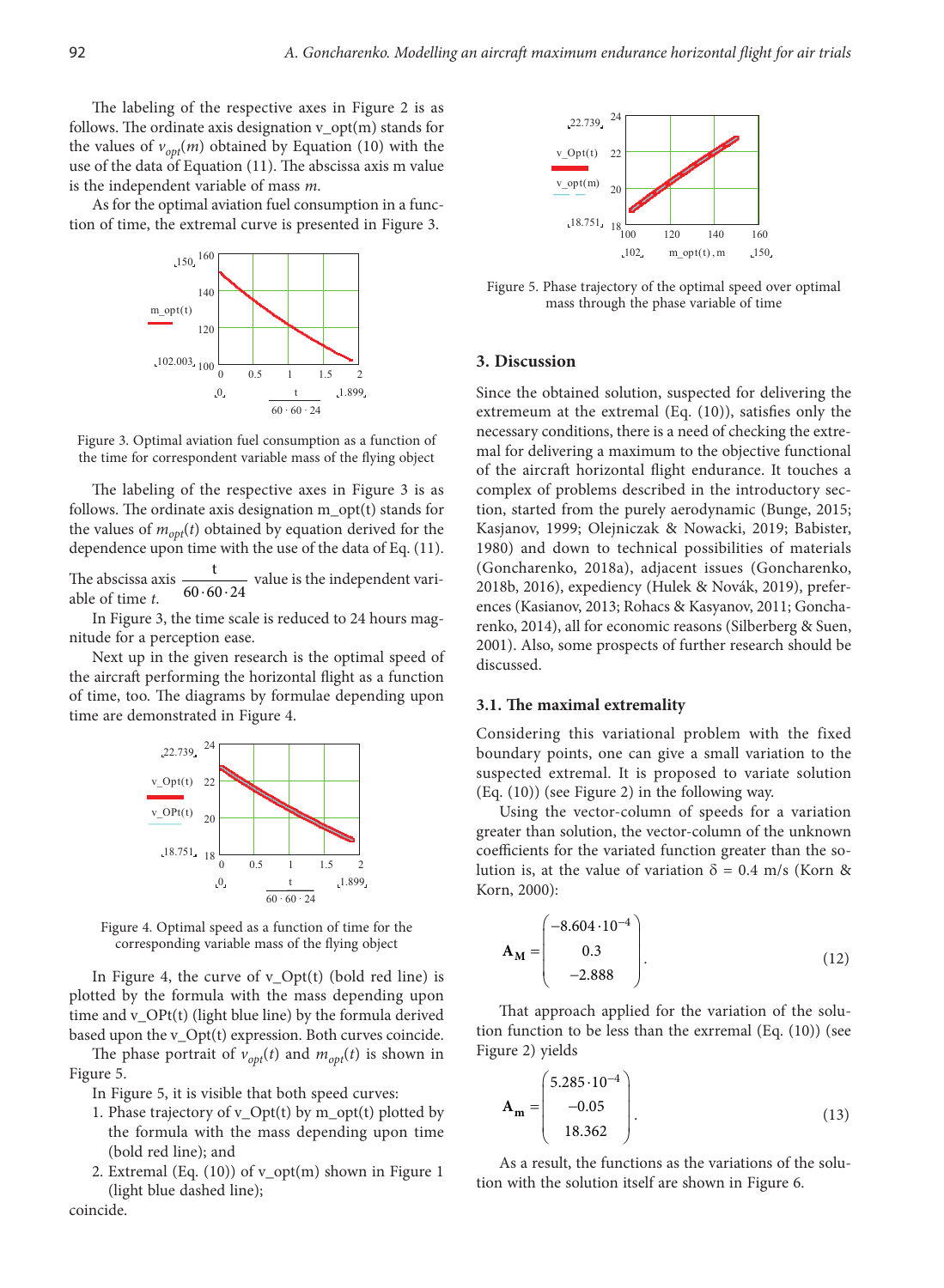

Figure 6. Extremal and its variations

The variation function greater than solution (Eq. (10)), v\_opt(m) (red curve) (also shown in Figure 2), is depicted as  $v_M(m)$  (blue curve); and the variation function less than the solution is designated as  $v_{m}(m)$  (green curve) (see Figure 6).

Objective functional (Eq. (9)) has such expiring values for those functions illustrated in Figure 6.

$$
T[v_{opt}(M_E)] = T[v_{opt}(M_E)] = 1.64113 \cdot 10^5,
$$
  
\n
$$
T[v_{M}(M_E)] = 1.64066 \cdot 10^5,
$$
  
\n
$$
T[v_{m}(M_E)] = 1.64066 \cdot 10^5.
$$
 (14)

The advantages of the optimal solution can be traced in Figure 7.



Figure 7. Optimal solution delivering the maximal value to the objective functional of the aircraft horizontal flight endurance

The labeling of the respective axes in Figure 7 is as follows. The ordinate axis designation  $\frac{T(m)}{60.60 \cdot 24}$  stands for the values of endurance *T* obtained by Equation (9) with the use of the optimal speed (Eq. (10)) and data of (Eq. (11)).  $\frac{T_v M(m)}{60.60 \cdot 24}$  means the endurance of *T* obtained by the Equation of (Eq. (9)) with the use of the optimal speed (Eq. (10)) variation  $v_M(m)$  whereas  $\frac{T\_vm(m)}{60.60.24}$ is *T* by (Eq. (9)) with the use of the (Eq. (10)) variation v\_m(m) (see Figure 6). The abscissa axis m value is the independent variable of mass *m*.

The scales for the final stages of the modeled horizontal flight shown in Figure 7 have to be enlarged because the variation of  $\delta$  is small enough. Nevertheless it is noticeable from the results of the demonstrated simulation that solution (Eq. (10)) is optimal since it delivers maximum to the objective functional (Eq.  $(9)$ ).

Of course, the greater the variation of the extremal (Eq. (10)) is the more distinguishing extremum (maximum) the objective functional (Eq. (9)) has at the optimal (extremal) solution (Eq. (10)).

#### **3.2. The contours of further research**

As a development of the presented problem setting (Eqs (4)–(14)), it might be considered a step of generalization. For instance, it was assumed at the problem formulation that the speed of the flying object changes through the time of light negligibly small. However, as it is seen from the solution it changes, and apparently in some cases, it might be crucially necessary to take that fact into account or just at least to try to model such situation before the aircraft air trials.

In such circumstances, it can be proposed a modification in the system of Equations (4):

$$
m\frac{dv}{dt} = P - R, \quad 0 = -G + Y.
$$
 (15)

There is no doubt that this will make the problem much more difficult and harder to solve. Although, the approach will be as above:

$$
m\frac{dv}{dt} = -\eta \frac{Q}{v} \frac{dm}{dt} - C_x \frac{\rho v^2}{2} S, \ \ 0 = -mg + C_y \frac{\rho v^2}{2} S. \ \ (16)
$$

From where

$$
-\frac{\rho v^3 S + 2\eta Q \rho v S}{C_{x_0} (\rho v^2 S)^2 + b (2mg)^2} dm = dt
$$
\n(17)

And for extremal, likewise in case of Equations (9) and (10)

$$
(3\rho v^2 S + 2\eta Q \rho S) \bigg[ C_{x_0} (\rho v^2 S)^2 + b (2mg)^2 \bigg] =
$$
  

$$
(\rho v^3 S + 2\eta Q \rho v S) \bigg[ 4C_{x_0} (\rho S)^2 v^3 \bigg].
$$
 (18)

It is not so easy to extract the explicit dependence of speed upon mass from Eq. (18). Therefore, it is proposed a numerical method of iterations. Thus, the extremal solution can be approximated.

With the use of the abstract data and conditions for simulation (Eq. (11))

$$
v_{opt} (150)^2 = 22.739, v_{opt} (140)^2 = 21.968,
$$
  

$$
v_{opt} (130)^2 = 21.169, v_{opt} (120)^2 = 20.338,
$$
  

$$
v_{opt} (110)^2 = 19.472, v_{opt} (100)^2 = 18.566.
$$
 (19)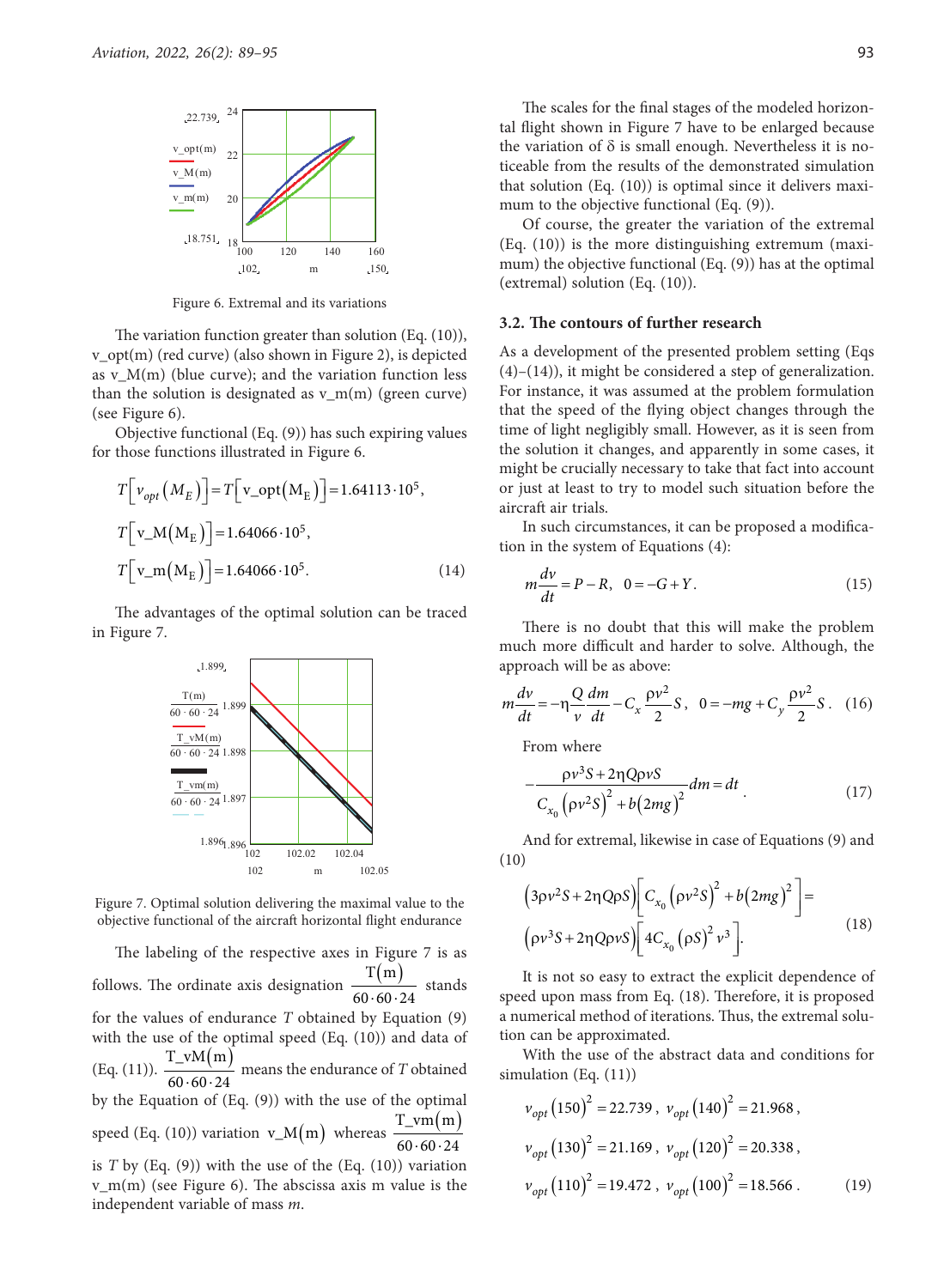The very precise approximation for the extremal given at the discrete points of Eq. (19) leads to the result presented in Figure 8.



Figure 8. Practical coincidence of the extremals for the cases with taking into consideration the change of the aircraft speed and ignoring such change

In Figure 8, the curve of vd\_opt(m) (red bold line) is plotted by the sixth order polynomial approximation dependence with the use of data (Eq. (19)). It can be noticed that both curves practically coincide, which says about the correctness of the supposition of the negligibly small rate of the optimal speed change in the discussed case. Although, for other circumstances it might be not so unimportant. Then the approach of Eqs (15)–(19) would be an aid in the research conduction and pre-air-trial preparation.

The other question is the angle of the thrust; in consideration of Eqs (4)–(14) it was supposed horizontal thrust. Also, the angle of attack can be taken into account. As well as, more generally, the combinations of the mentioned issues make sense to be investigated.

A few more simplifications of the presented research were the relation between aerodynamic coefficients (Eq. (9)) and the accepted initial data and conditions (Eq. (11)). All those can be more accurate for the simulation, specified for the aircraft type, for example.

#### **3.3. Further details on the accepted data**

Some extra details on the "accepted data" for the calculations include following:

$$
b = 0.045, \eta = 0.25, Q = 32 \cdot 10^6, M_0 = 45 \cdot 10^3,
$$
  

$$
M_E = 30 \cdot 10^3, g = 9.8, C_{x_0} = 0.036, S = 34, \rho = 1.1.
$$
 (20)

It is for the generalized middle range aircraft type. The class of the simulated aircraft is close to An-26. The measurement units in Eq. (20) are set in correspondence (likewise of Eq. (11)) and just omitted. It is not for a specific aircraft. It is to illustrate the approach.

The results of computer simulation with the data of Eq. (20) are similar to those ones shown in Figures 2–8 obtained with the use of Eq. (11).

## **Conclusions**

From the presented theoretical methods (Eqs  $(1)$ – $(19)$ ) for the aircraft maximum endurance horizontal flight pre-airtrial planning, illustrated with the examples (see Figures

1–8), there is a possibility to conclude that in the studied simplified case, with the supposition of the horizontal trust developed by the aircraft engines, negligibly small rate of the speed of flight change, stability of the flying object center of mass relatively to the aircraft fuselage, also abstract data for simulation, there is a promising potential for the flying apparatus to perform the mentioned optimal flight. Extremal of the optimal flight speed delivers maximal value to the objective functional of the flight endurance. Acceleration assumed insignificant at the problem setting finally proved to be so (see Figures 2, 4, 5, also 8).

The further research according to the proposed approach has some perspectives for the investigations of and optimization with the purpose of the aircraft maximum range horizontal flight performance.

### **Disclosure statement**

The Author declares that he has not any competing financial, professional, or personal interests from other parties.

### **References**

Babister, A. W. (1980). *Aircraft dynamic stability and response*. Pergamon Press.

<https://doi.org/10.1016/B978-0-08-024768-7.50017-X>

- Bunge, R. A. (2015). *Aircraft flight dynamics*. Stanford University, AA241X, April 13, 34 posters/slides (slideshow).
- Donateoa, T., Ficarellaa, A., Spedicatoa, L., Aristab, A., & Ferraroba, M. (2017). A new approach to calculating endurance in electric flight and comparing fuel cells and batteries. *Applied Energy*, *187*, 807–819.

<https://doi.org/10.1016/j.apenergy.2016.11.100>

- Galili, I. (2001). Weight versus gravitational force: Historical and educational perspectives. *International Journal of Science Education*, *23*(10), 1073–1093. <https://doi.org/10.1080/09500690110038585>
- Goncharenko, A. (2014, October 14–17). Navigational alternatives, their control and subjective entropy of individual preferences. In *Proceedings of the IEEE 3rd International Conference "Methods and Systems of Navigation and Motion Control (MSNMC)"* (pp. 99–103). Kyiv, Ukraine.

<https://doi.org/10.1109/MSNMC.2014.6979741>

Goncharenko, A. (2016, October 18–20). Several models of artificial intelligence elements for aircraft control. In *Proceedings of the IEEE 4th International Conference "Methods and Systems of Navigation and Motion Control (MSNMC)"* (pp. 224–227). Kyiv, Ukraine.

<https://doi.org/10.1109/MSNMC.2016.7783148>

- Goncharenko, A. (2018a). Aeronautical and aerospace materials and structures damages to failures: Theoretical concepts. *International Journal of Aerospace Engineering*, *2018*, 4126085. <https://doi.org/10.1155/2018/4126085>
- Goncharenko, A. (2018b, February 20–24). Multi-optional hybrid effectiveness functions optimality doctrine for maintenance purposes. In *Proceedings of the IEEE 14th International Conference "Advanced Trends in Radioelectronics, Telecommunications and Computer Engineering (TCSET-2018)"* (pp. 771– 775). Lviv-Slavske, Ukraine.

<https://doi.org/10.1109/TCSET.2018.8336313>

Hibbeler, R. C. (2012). *Engineering mechanics. Dynamics* (13th ed.). Prentice Hall.